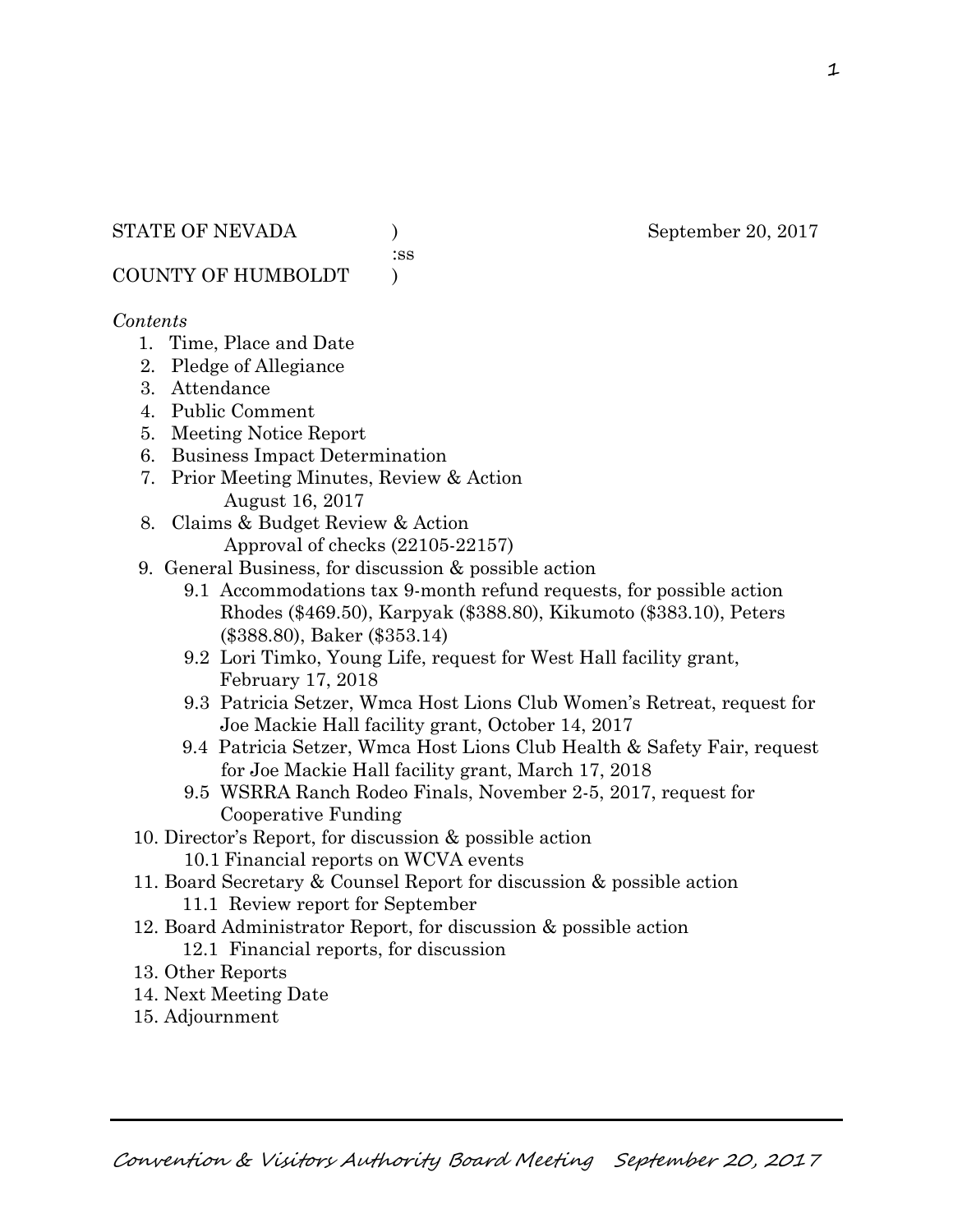# **MINUTES, SEPTEMBER 20, 2017**

- **1. Time, Place and Date.** The Winnemucca Convention and Visitors Authority met in regular session in full conformity with the law at the Winnemucca Convention Center, West Hall, Winnemucca, Nevada at 4:00 PM on Wednesday, September 20, 2017 with Chairman Terry Boyle presiding.
- **2. Pledge of Allegiance.**

| 3. |                                                           | <b>Attendance.</b> Convention and Visitors Authority Board Officials Present: |
|----|-----------------------------------------------------------|-------------------------------------------------------------------------------|
|    | Terry Boyle                                               | Chairman and Motel Representative                                             |
|    | Jim Billingsley                                           | Treasurer and City Representative                                             |
|    | John Arant                                                | Business Representative                                                       |
|    | Bill Macdonald                                            | Secretary and Counsel                                                         |
|    | Kendall Swensen                                           | <b>Board Administrator</b>                                                    |
|    | Convention and Visitors Authority Board Officials Absent: |                                                                               |
|    | Herb Ross                                                 | Vice Chairman and Hotel Representative                                        |
|    | Ron Cerri                                                 | County Representative                                                         |
|    | <b>Staff Members Present:</b>                             |                                                                               |
|    | Kim Petersen                                              | Director                                                                      |
|    | <b>Staff Members Absent:</b>                              |                                                                               |
|    | <b>Shelly Noble</b>                                       | Administrative Clerk                                                          |
|    | <i><b>Others Present:</b></i>                             |                                                                               |
|    | Patricia Setzer                                           | Wmca Host Lions Club                                                          |
|    | Traci Guinn                                               | Wmca Host Lions Club                                                          |
|    | Lori Timko                                                | Young Life                                                                    |
|    |                                                           |                                                                               |

**4. Public Comment** 

No public comment.

# **5. Meeting Notice Report.**

Chairman Boyle reported that notice, including meeting agenda, was posted by Brenda Keating by 9:00 am Friday, August 4, 2017 at Humboldt County Library, Court House, Post Office, City Hall and Convention Center West Hall. No persons have requested mailed notice during the past six months.

**6. Business Impact Determination.** After review of the September 20, 2017 agenda, and report by Counsel that he saw nothing in the Agenda requiring a business economic impact study or statement, *Jim Billingsley made a motion that no proposed agenda item is likely to impose a direct and significant*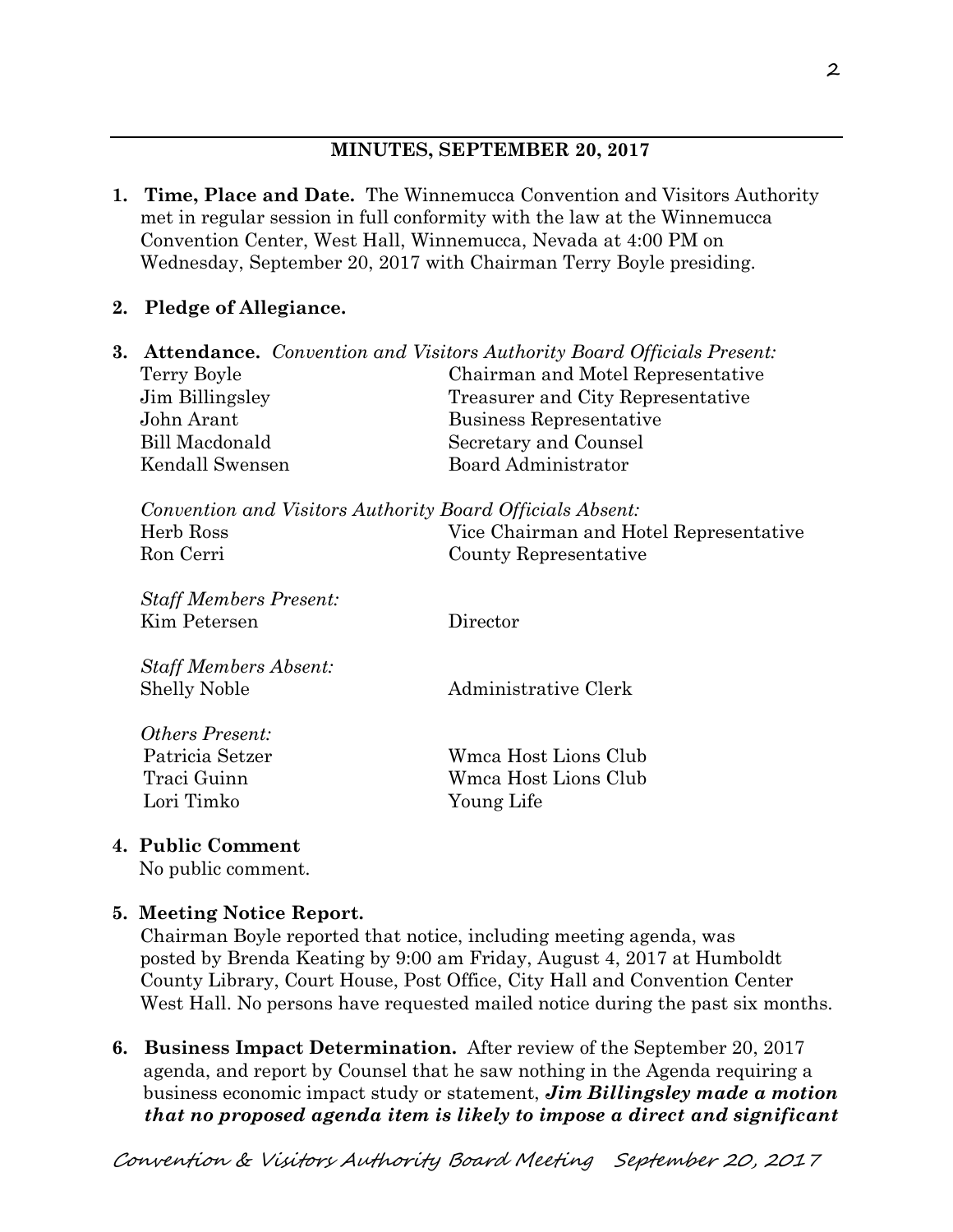*economic burden on a business or directly restrict formation, operation, or expansion of a business. The motion carried, 3-0.* 

- **7. Minutes, Review & Action**  Prior meeting minutes of August 16, 2017 *John Arant made a motion to accept the minutes of the August 16, 2017 meeting. Motion carried, 3-0.*
- **8. Claims, Review & Action** The following claims were submitted for payment and approved on September 20, 2017:

| BANK ACCOUNT      | <b>CHECK NUMBERS</b> | <b>AMOUNT</b> |
|-------------------|----------------------|---------------|
| Nevada State Bank | 22105-22157          | \$141,401.91  |

*Jim Billingsley made a motion to approve all claims as submitted. The motion carried, 3-0.* 

**9. General Business, for discussion & possible action** 

**9.1 Accommodations tax 9-month refund requests Rhodes (\$469.50), Karpyak (\$388.80), Kikumoto (\$383.10), Peters (\$388.80), Baker (\$353.14)** 

*Terry Boyle made a motion to approve the accommodation tax 9-month refunds for Diane Rhodes (\$469.50), Joseph Karpyak (\$388.80), James Kikumoto (\$383.10), Steve Peters (\$388.80), Corwin Baker (\$353.14). Motion carried, 3-0.* 

# **9.2 Lori Timko, Young Life, request for West Hall facility grant, February 17, 2018**

This will be the third annual banquet hosted by Young Life in our community. It is a fundraiser to help offset expenses incurred in their outreach programs for high school and junior high age youth. Young Life members also hope the banquet will be a venue to provide information to local residents about their organization and the services it provides. Young Life is requesting the facility grant and other incidental expenses be granted by this board. *Jim Billingsley made a motion to approve a West Hall facility grant (\$600), kitchen grant (\$150) and one half of other incidental expenses (estimated to be \$167.50) for the Young Life Banquet, February 17, 2018. Young Life will be responsible for the remaining half of the incidental expenses (estimated to be \$167.50) Motion carried, 3-0.* 

**9.3 Patricia Setzer, Wmca Host Lions Club Women's Retreat, request for Joe Mackie Hall facility grant, October 14, 2017**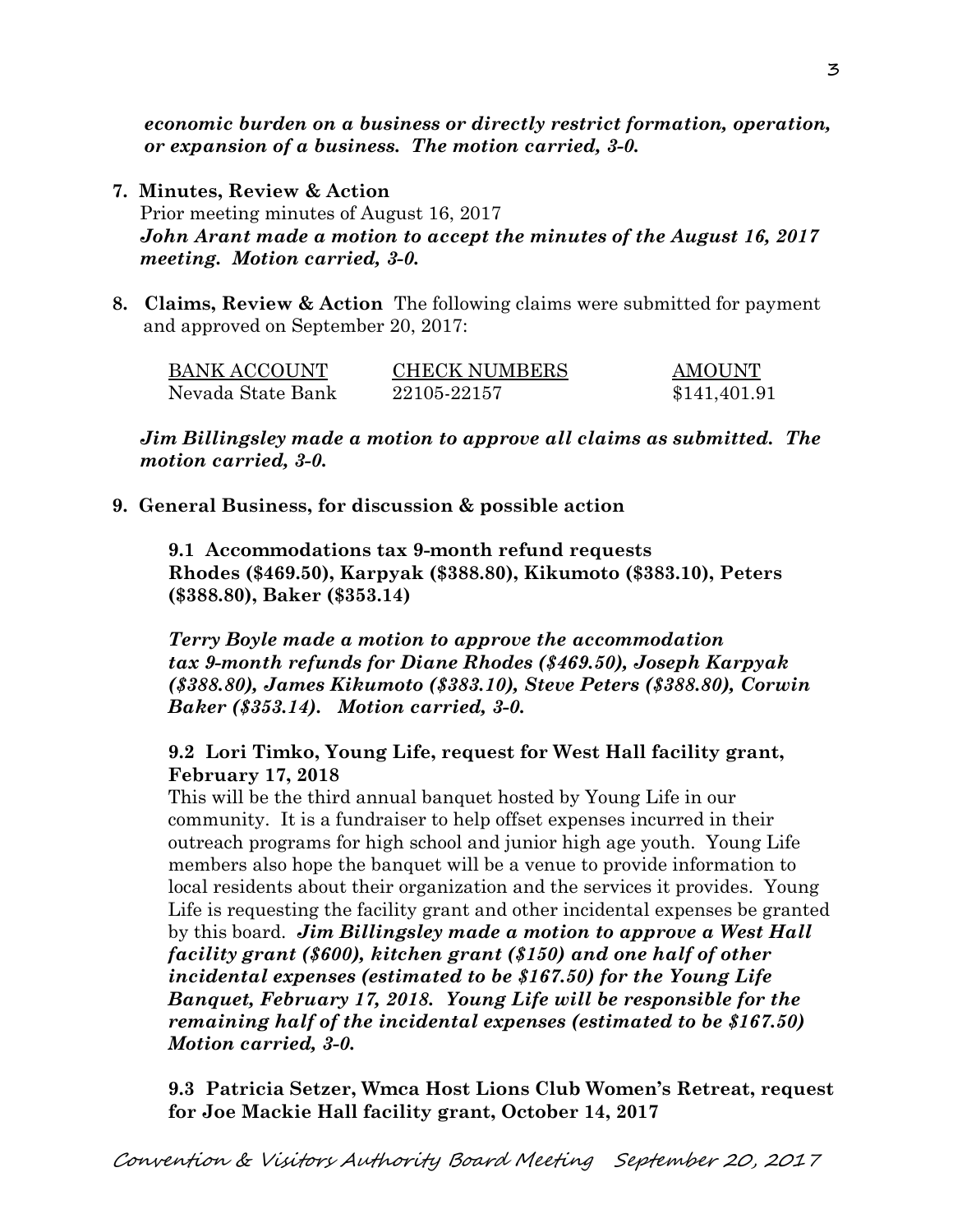Patricia is here today with Tracy Guinn to make this request. This event is a leadership training and will be the first of its kind to be held in Winnemucca. Women from all over Nevada who are active in the Lions Club will attend. The training will take place on Saturday and possibly part of the day on Sunday. At this time, they estimate that there will be a minimum of 30 attendees who will stay in Winnemucca throughout the weekend. Besides the training, they have activities planned around town so that these visitors can get out and enjoy the town. *Jim Billingsley made a motion to approve a Joe Mackie Hall/ Comstock Room facility grant for two days (\$250/day) for the Wmca Host Lions Club Women's Retreat, October 14 & 15, 2017. Wmca Host Lions Club is responsible for any customary Convention Center charges. Motion carried, 3-0.* 

# **9.4 Patricia Setzer, Wmca Host Lions Club Health & Safety Fair, request for Joe Mackie Hall facility grant, March 17, 2018**  This is an annual request for the use of the Main Floor of Joe Mackie Hall. The Lions Club works with Humboldt General Hospital to produce this event. Many people in the community take advantage of the low cost health screenings. It is a great service to the community and this board continues to support it. *Jim Billingsley made a motion to approve a Joe Mackie Hall/Main Floor facility grant (\$600) for the Wmca Host Lions Club Health & Safety Fair, March 17, 2018. Wmca Host Lions Club is responsible for any customary Convention Center charges. Motion carried, 3-0.*

# **9.5 WSRRA Ranch Rodeo Finals, November 2-5, 2017, request for Cooperative Funding**

This is an annual request from Marc Page for this event in November. The board has supported this event for many years and all agreed that it brings a lot of people to town at a time of the year that is, traditionally, very slow. Board members noted that on the request form that Marc is requesting the funding amount he has received for many years (\$20,000) but there is a possibility that he may be requesting, at a later date, an additional \$5,000 due to the loss of sponsorships. Terry believes these sponsorships were both cash (YETI coolers) and use of cattle during the event at no charge. *John Arant made a motion to approve a \$10,000 grant and a \$10,000 underwriting to the WSRRA Ranch Rodeo Finals, November 2-5, 2017. Motion carried, 3-0.* 

# **10. Director's Report.**

# **10.1 Financial reports on WCVA events**

The bank reconciliations for the Ranch Hand Rodeo and Tri-County Fair were included in the board packets for review.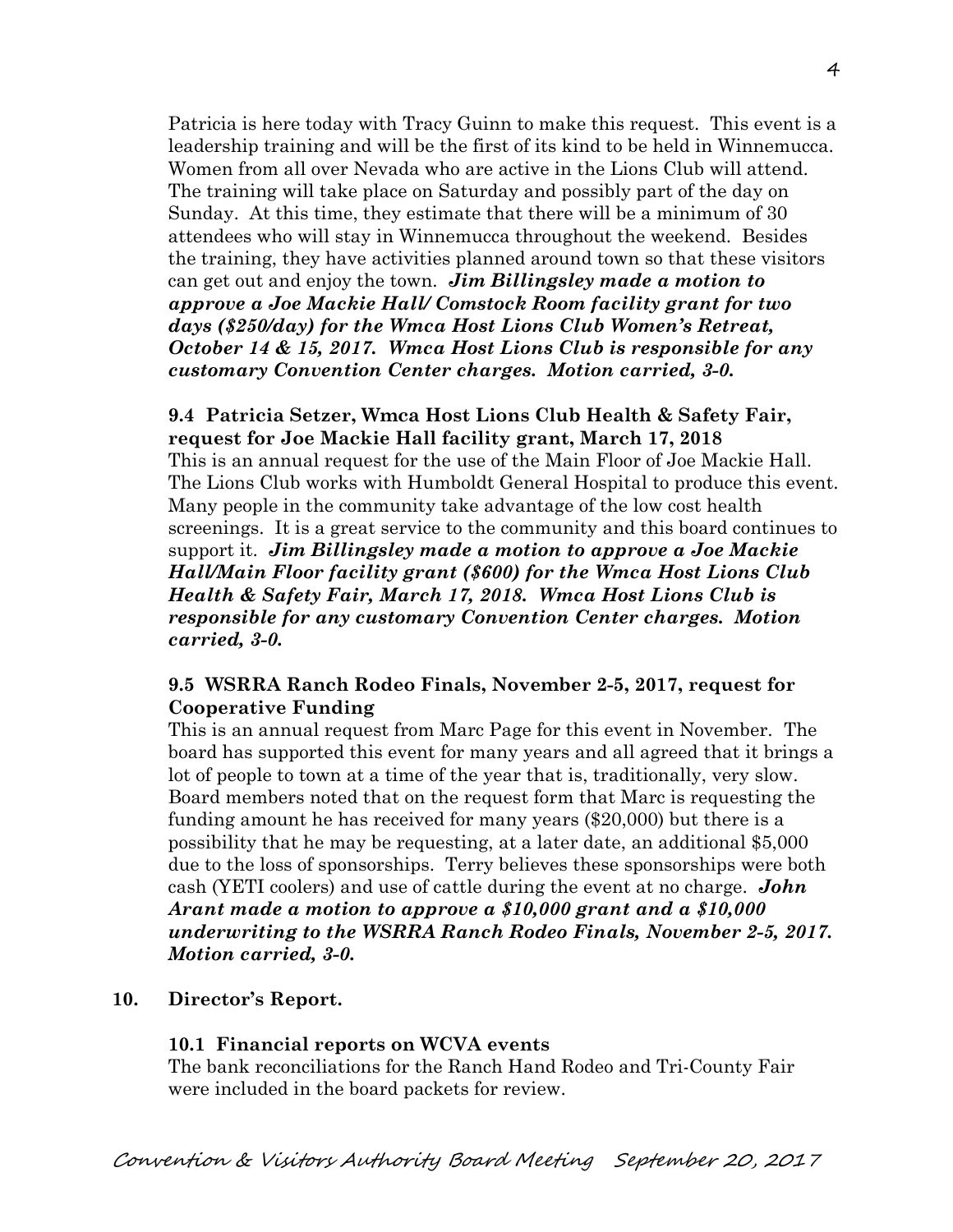# **11. Secretary and Counsel, Monthly report, for discussion & possible action**

# **11.1 Review report for September**

Bill reviewed his report. The room tax report that we are required to file with the state was included in this report. Also, we still have two outstanding NSF checks from July (two properties, one owner). Bill would like some direction from the board on how to proceed. Options are to write a letter to the property owner, start lien proceedings, or request the city suspend or revoke the business licenses. Board members directed Bill to write to the owner outlining consequences for non-payment of these room taxes. If this does not generate a response, we will move forward with another alternative.

## **12. Board Administrator.**

#### **12.1 Financial Reports, for discussion**

Room taxes continue to be up for the month and also the year.

#### **13. Other reports**

#### **13.1 Mackie Hall façade**

Kim reported that he has been working with Bill to put together the specs. When Shelly returns, he will have her type them up.

## **13.2 WEC building project**

Kim reminded board members of the special meeting next Wednesday, September 17. At that time, bids for the foundation work will have been submitted and, hopefully, this board can accept one of the bids. The doors should be delivered any day and Kim is working with NV Energy on all the electrical requirements. We are still aiming for completion in mid-December. Kendall reported that he is in contact with the advisor for our investment account. We will need to give him 2 days notice when/if we require funds for expenses related to this project.

## **13.3 Tri-County Fair**

Kim reported that even though he does not have the final numbers, this year's fair seems to have turned out pretty good. It was unusual in that the days were very hot which reduced the number of people attending during the day. But, at night attendance really shot up, which made up for the low daytime numbers. The carnival was down a bit due to the low attendance during the day but the rodeo was up slightly, the monster truck show was well attended and broke even (good news since the truck pulls consistently lost money) and the food vendors appeared to do very well. Additionally, we had 300 motorcycle riders come through town and stop at the fair. They were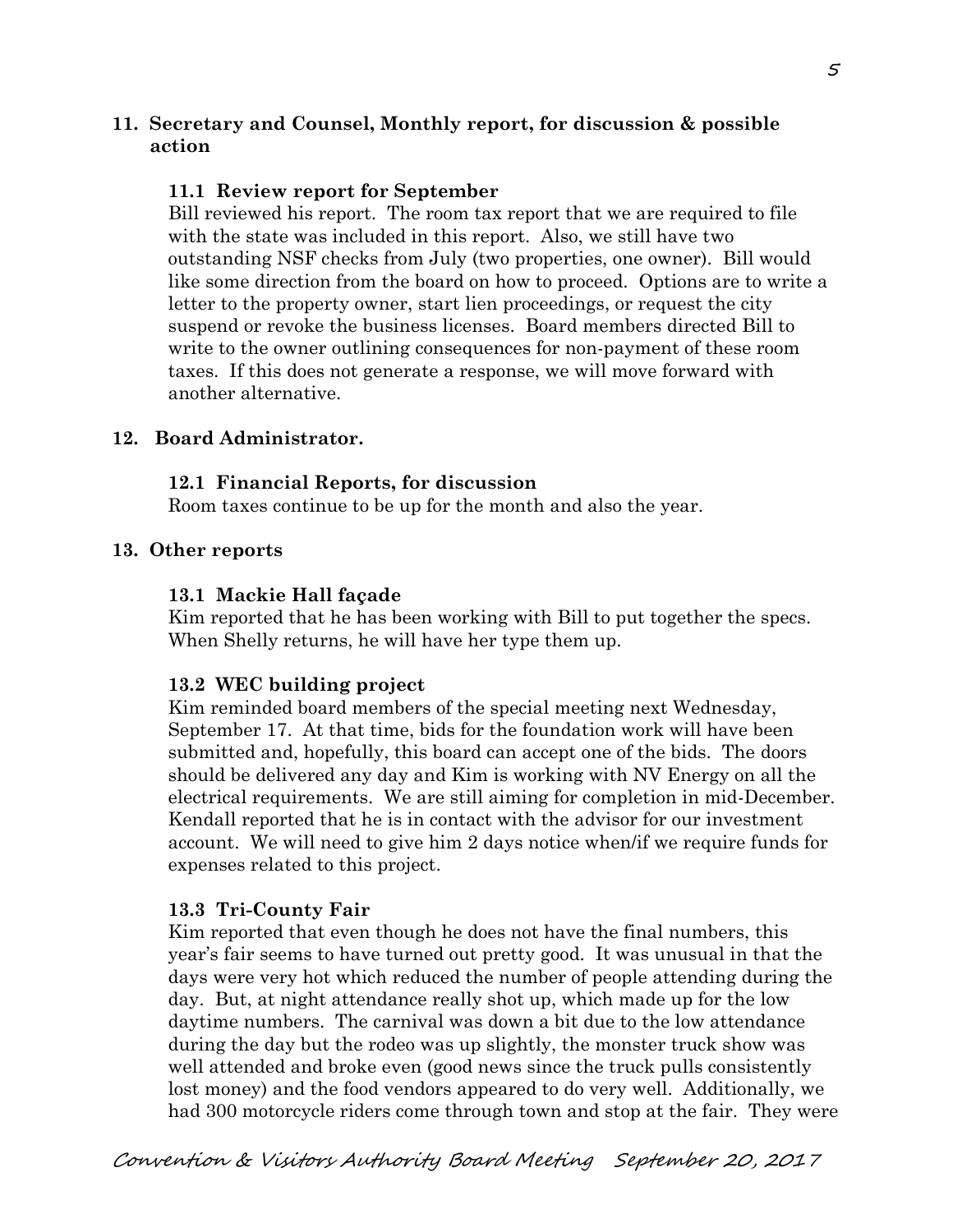part of a group riding from Canada to Mexico in 4 days. The fair was one of their required checkpoints. While they were here the riders enjoyed the exhibits, entertainment and fair food.

# **13.4 WCVA audit**

Kendall reported that he anticipates having his report to Vanessa at Steele & Associates by next week so that she can present her audit report to this board in December.

# **14. Public Comment**

None.

**15. Regular Business. Next Meeting. The Board confirmed the next regular meeting date of Wednesday, October 18, 2017, 4:00 pm.** 

**16. Adjourn.** *Jim Billingsley made a motion to adjourn this meeting. Motion carried, 5-0.*

The meeting was adjourned at 4:45 pm to the next regular meeting, or to the earlier call of the Chairman or to the call of any three (3) members of the Board on three (3) working days notice.

Respectfully submitted,

Shelly Noble

APPROVED ON  $.2017$ 

As written\_\_\_\_\_\_\_\_\_\_\_\_\_\_\_

Winnemucca Convention & Visitors Authority Board